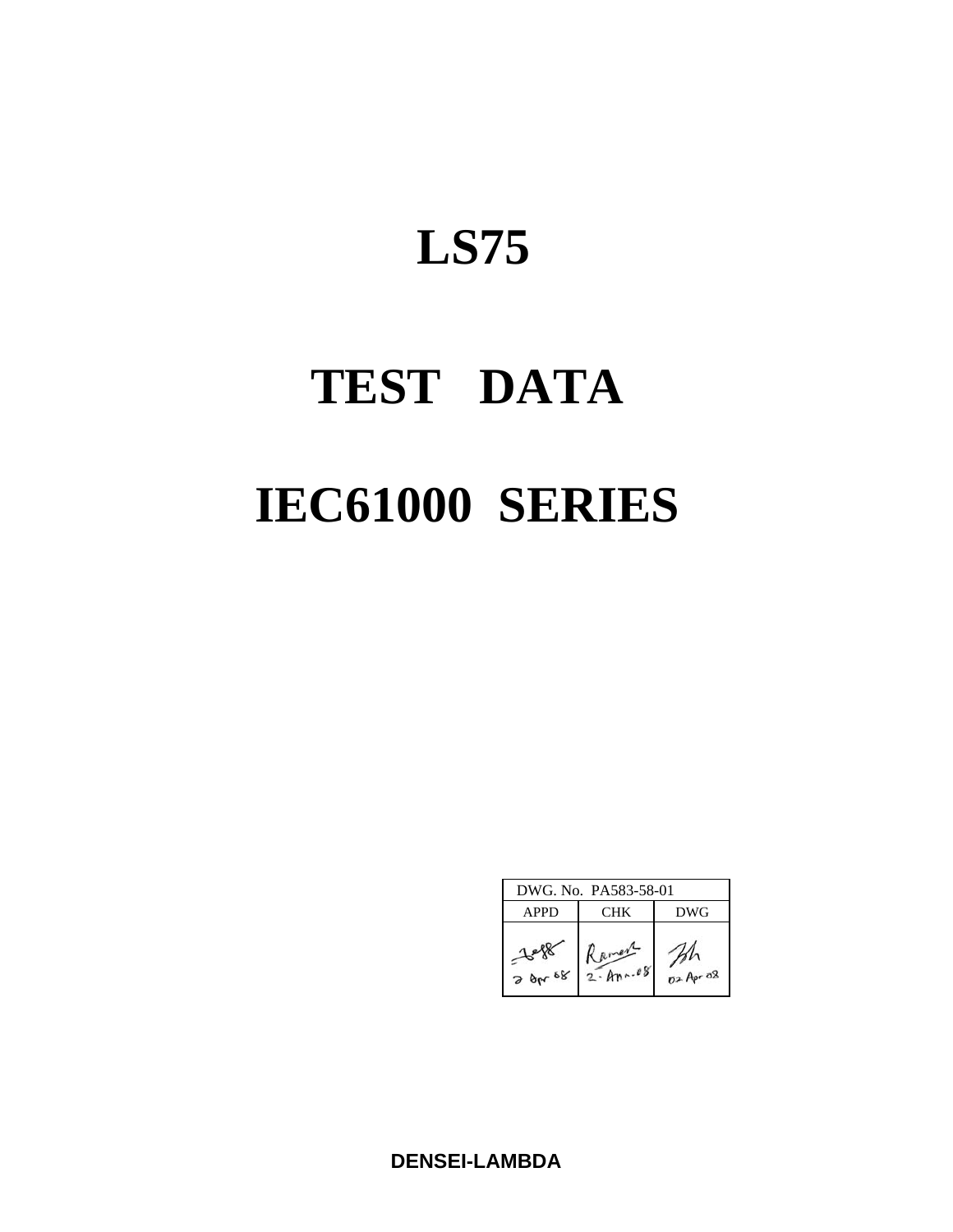# **INDEX**

|    |                                                                                           | $R-1$ |
|----|-------------------------------------------------------------------------------------------|-------|
|    | 2. Radiated Radio-Frequency Electromagnetic Field Immunity Test (IEC61000-4-3)            | $R-3$ |
|    |                                                                                           | $R-5$ |
|    |                                                                                           | $R-6$ |
| 5. | Conducted Disturbances Induced by Radio-Frequency Field Immunity Test<br>$(IEC61000-4-6)$ | $R-7$ |
|    |                                                                                           | $R-8$ |
|    | 7. Voltage Dips, Short Interruptions Immunity Test (IEC61000-4-11)                        | $R-9$ |

※ Test results are typical data. Nevertheless the following results are considered to be actual capability data because all units have nearly the same characteristics.

# **DENSEI-LAMBDA**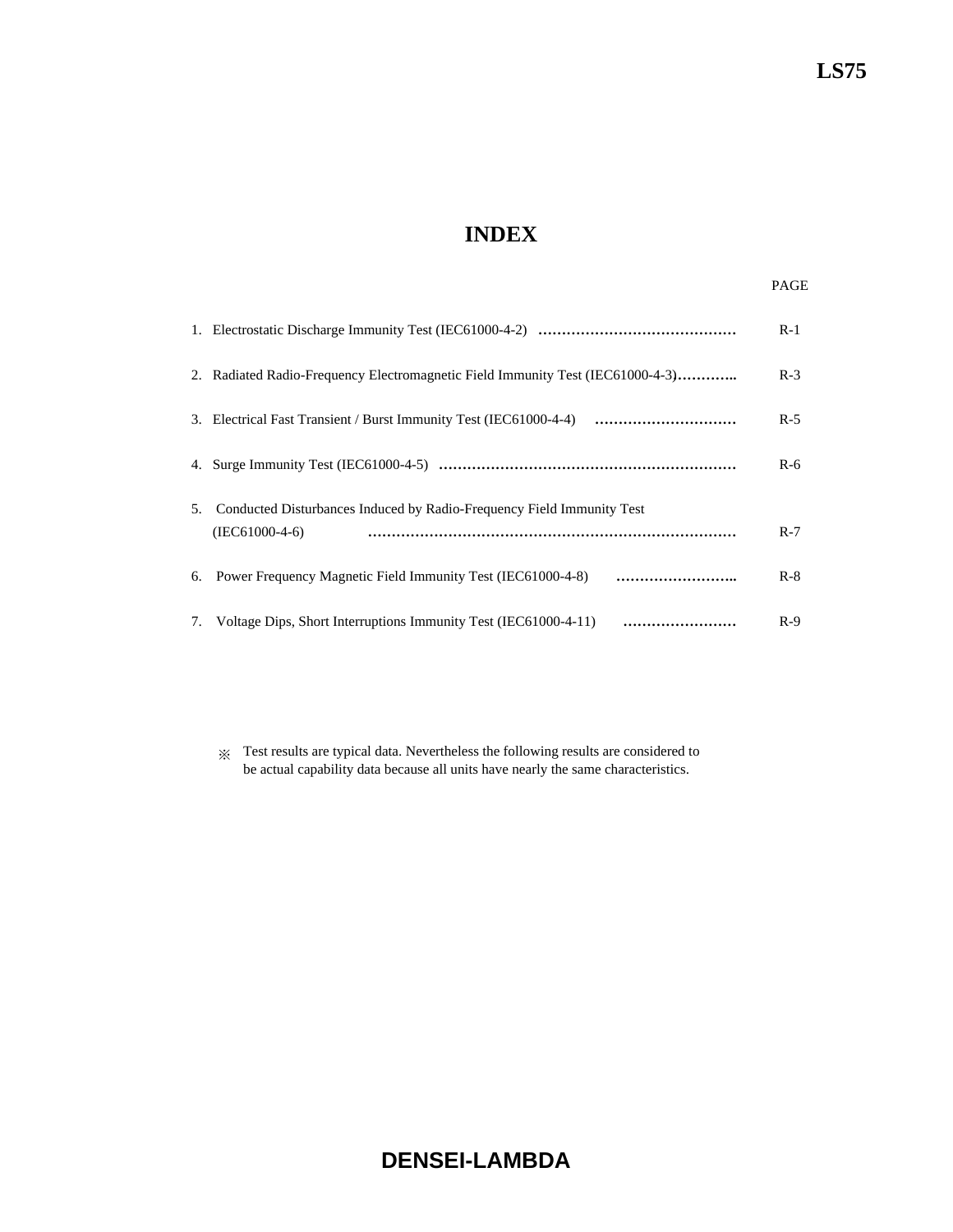# **LS75**

# **1. Electrostatic Discharge Immunity Test (IEC61000-4-2)**

# **MODEL : LS75**

#### **(1) Equipment Used**

|                       | Electrostatic Discharge Simulator : |                |             | (SCHAFFNER)                       |                |               |  |
|-----------------------|-------------------------------------|----------------|-------------|-----------------------------------|----------------|---------------|--|
| Discharge Resistance  |                                     | $\ddot{\cdot}$ | $330\Omega$ | Capacitor<br>$\ddot{\phantom{a}}$ | 150pF          |               |  |
| (2) Test Conditions   |                                     |                |             |                                   |                |               |  |
| Input Voltage         | $\ddot{\phantom{a}}$                | $230$ VAC      |             | <b>Output Voltage</b>             | $\ddot{\cdot}$ | Rated         |  |
| <b>Output Current</b> | $\ddot{\cdot}$                      | 100%           |             | Polarity                          |                | $+, -$        |  |
| Number of Tests       | $\ddot{\phantom{a}}$                | 10 times       |             | <b>Ambient Temperature</b>        | $\ddot{\cdot}$ | $25^{\circ}C$ |  |
| Discharge Interval :  |                                     | $>1$ Second    |             |                                   |                |               |  |

#### **(3) Test Method and Device Test Point**

| Contact Discharge : | FG, Case Screw                            |
|---------------------|-------------------------------------------|
| Air Discharge       | Input and Output Terminal, FG, Case Screw |



#### **(4) Acceptable Conditions**

- 1. Output voltage regulation not to exceed  $\pm 5\%$  of initial (before test) value during test.
- 2. Output voltage to be within regulation specification after the test.
- 3. Along with 1 and 2, no discharge of fire or smoke, as well as no output failure.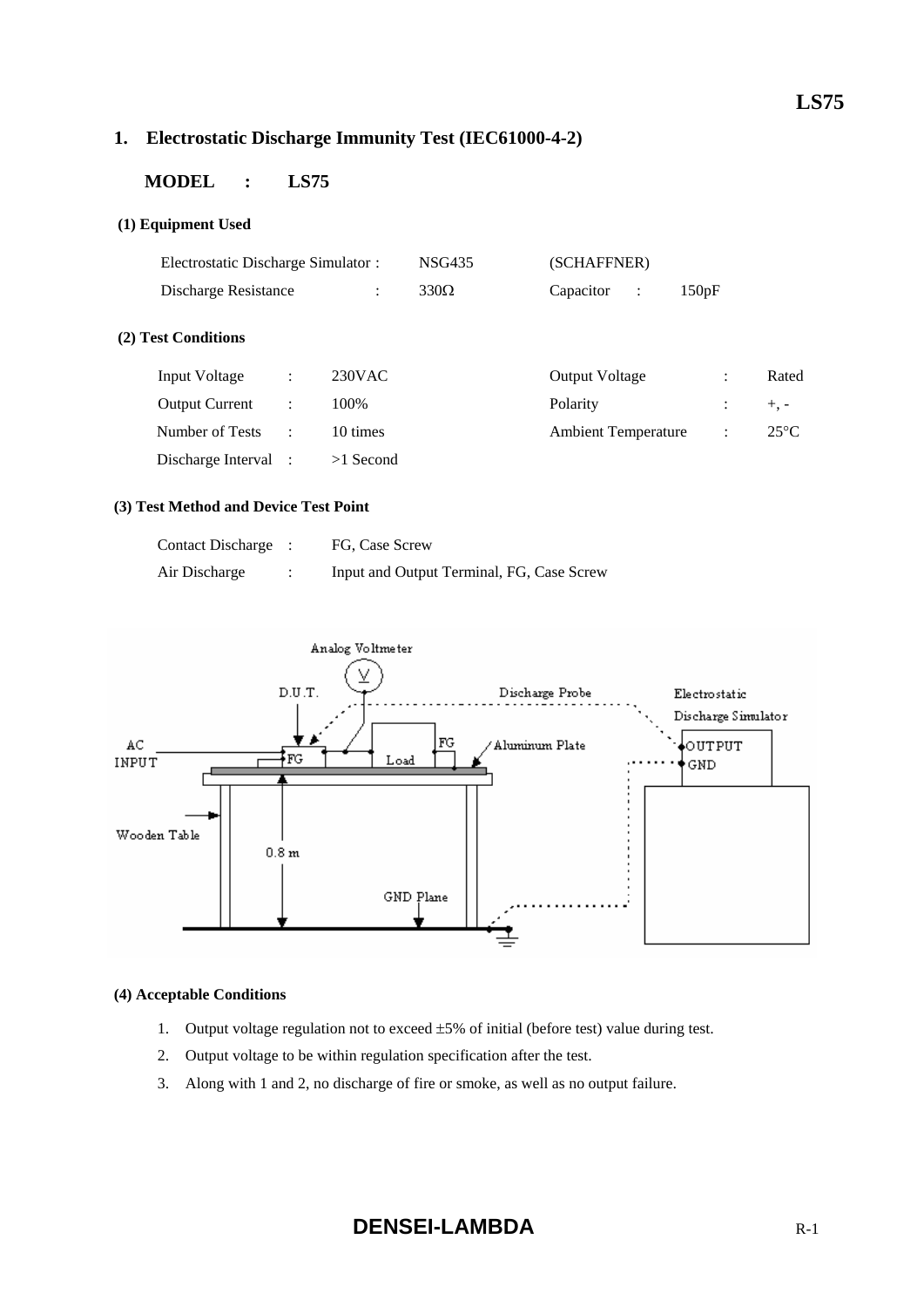| Contact Discharge<br>ίkV | $LS75-5$    | Air Discharge<br>(kV | LS75-5      |
|--------------------------|-------------|----------------------|-------------|
|                          | <b>PASS</b> |                      | <b>PASS</b> |
|                          | <b>PASS</b> |                      | <b>PASS</b> |
|                          | <b>PASS</b> |                      | PASS        |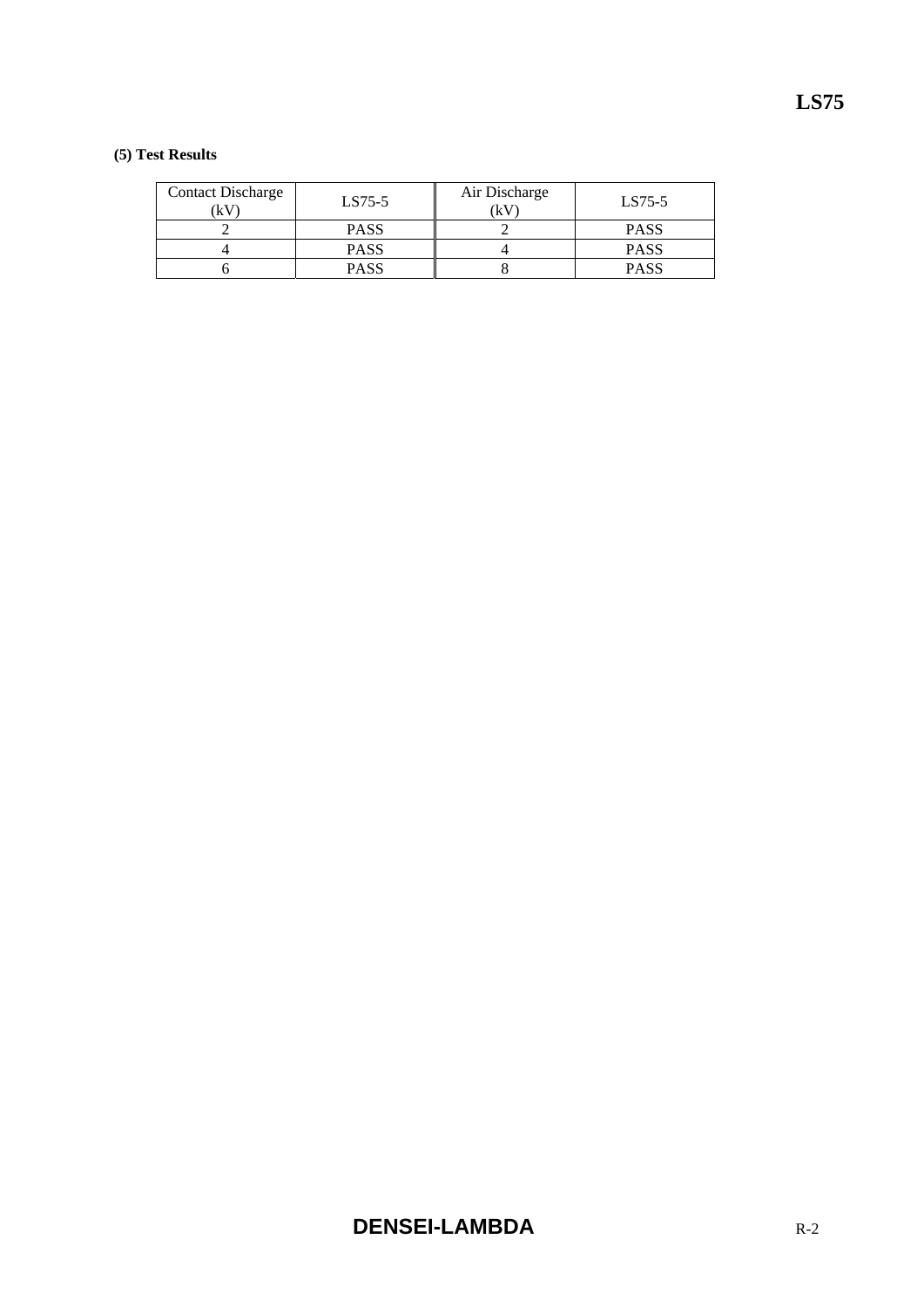# **2. Radiated Radio-Frequency Electromagnetic Field Immunity Test (IEC61000-4-3)**

# **MODEL : LS75**

# **(1) Equipment Used**

| R&S Signal Generator – SG1      | SMG             |
|---------------------------------|-----------------|
| AR Power Meter – PM2            | PM2002 & PH2006 |
| AR Isotropic Field Monitor      | <b>FM5004</b>   |
| AR Power Amplifier              | 1000L           |
| $EMCO$ Biconical Antenna – B5 : | 3109            |
| EMCO Log Periodic Antenna -L5:  | 3146            |
| AR Directional Coupler – DC8    | DC6280          |
| Narda E-field Probe             | 8.3             |

## **(2) Test Conditions**

| Input Voltage             | $\mathbb{R}^{\mathbb{Z}}$ | 230VAC                             | <b>Output Voltage</b>      | : Rated                   |
|---------------------------|---------------------------|------------------------------------|----------------------------|---------------------------|
| <b>Output Current</b>     |                           | 100%                               | Amplitude Modulated        | : 80%, 1kHz               |
| Electromagnetic Frequency |                           | 80~1000MHz<br>$\ddot{\cdot}$       | <b>Ambient Temperature</b> | : $25^{\circ}$ C          |
| <b>Distance</b>           |                           | 3.0 <sub>m</sub>                   | Wave Angle                 | : Horizontal and Vertical |
| Sweep Conditions          | $\mathbb{R}^n$            | 1.0% Step Up, 2.8 Seconds Hold     |                            |                           |
| Test Angle                |                           | Top/Bottom, Both Sides, Front/Back |                            |                           |

# **(3) Test Method**

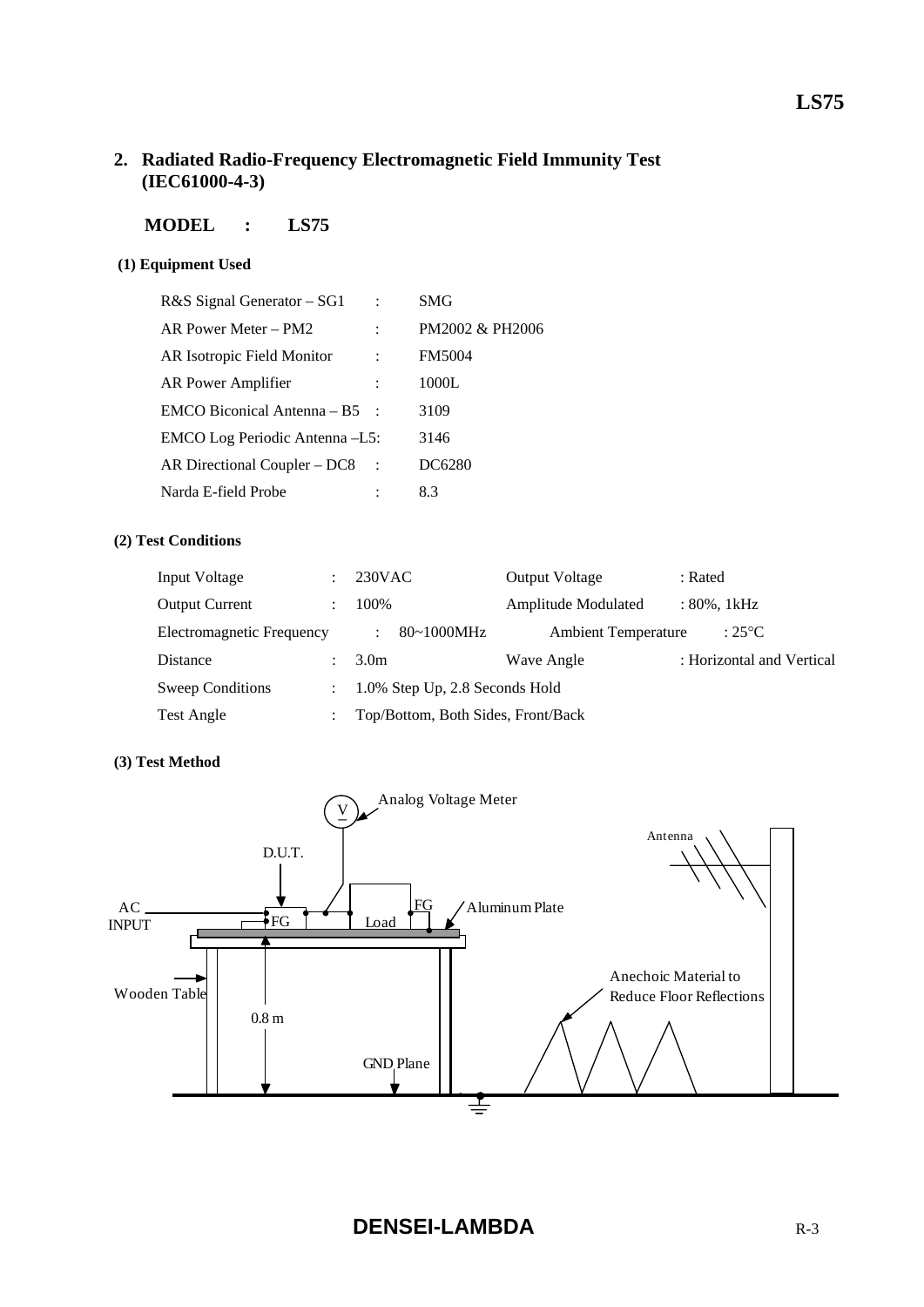#### **(4) Acceptable Conditions**

- 1. Output voltage regulation not to exceed ±5% of initial (before test) value during test.
- 2. Output voltage to be within regulation specification after the test.
- 3. Along with 1 and 2, no discharge of fire or smoke, as well as no output failure.

| Radiation Field Strength (V/m) | $LS75-5$    |
|--------------------------------|-------------|
|                                | <b>PASS</b> |
|                                | <b>PASS</b> |
|                                | <b>PASS</b> |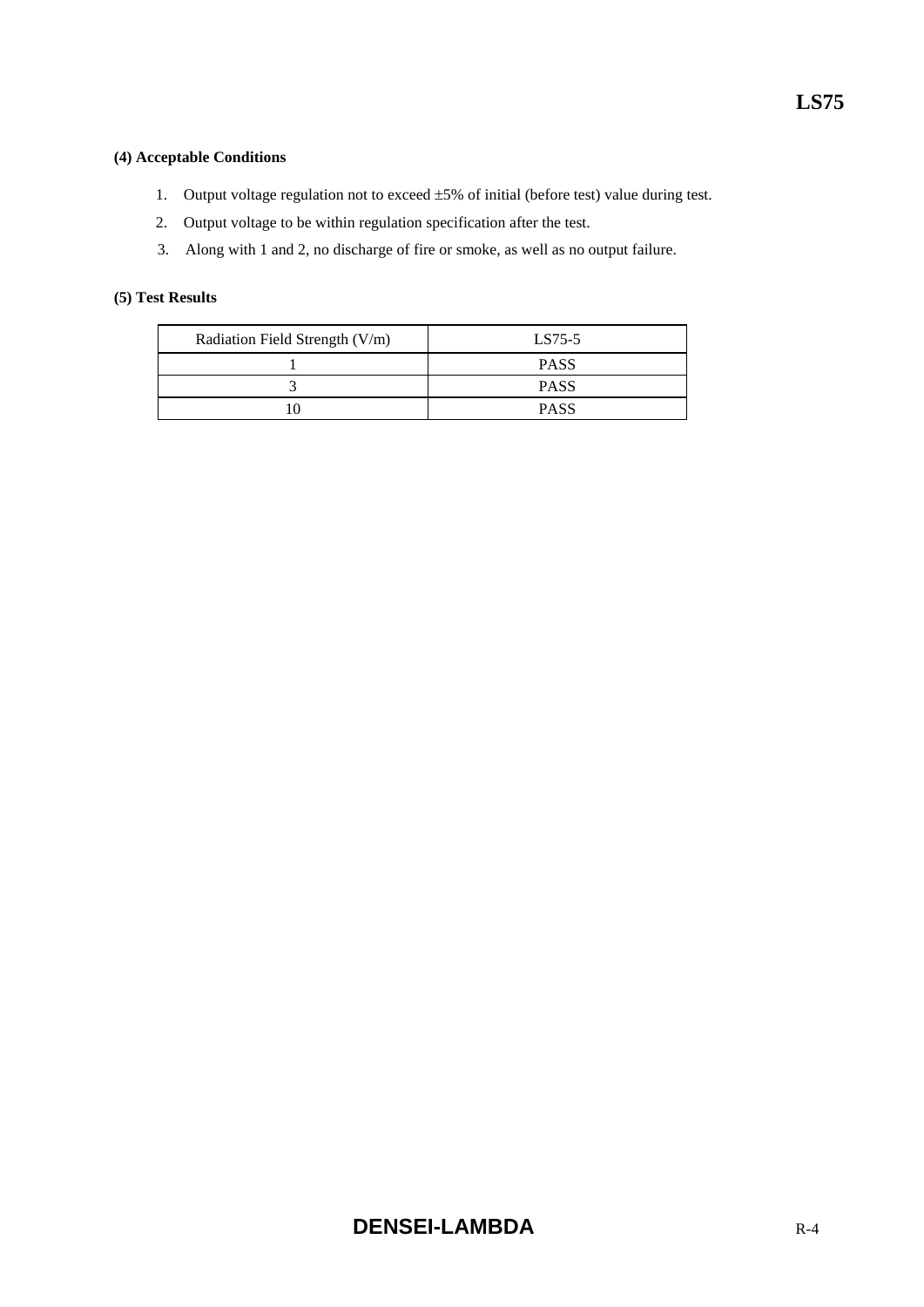# **3. Electrical Fast Transient / Burst Immunity Test (IEC61000-4-4)**

# **MODEL : LS75**

#### **(1) Equipment Used**

| $EFT/B$ (Generator) : |                | NSG-2025 | (SCHAFFNER)                |                      |                |
|-----------------------|----------------|----------|----------------------------|----------------------|----------------|
| (2) Test Conditions   |                |          |                            |                      |                |
| Input Voltage         | $\ddot{\cdot}$ | 230VAC   | <b>Output Voltage</b>      | $\ddot{\cdot}$       | Rated          |
| <b>Output Current</b> | $\ddot{\cdot}$ | 100%     | Polarity                   | $\ddot{\phantom{a}}$ | $+$ , -        |
| Number of Tests       | $\ddot{\cdot}$ | 3 times  | <b>Ambient Temperature</b> | $\ddot{\phantom{a}}$ | $25^{\circ}$ C |

#### **(3) Test Method and Device Test Points**

Apply to (N,L,FG), (NL), (N), (L), (FG)

Test time : 1 minute



#### **(4) Acceptable Conditions**

- 1. Output voltage regulation not to exceed ±5% of initial (before test) value during test.
- 2. Output voltage to be within regulation specification after the test.
- 3. Along with 1 and 2, no discharge of fire or smoke, as well as no output failure.

| Test Voltage (kV) | Repetition Rate (kHz) | LS75-5      |
|-------------------|-----------------------|-------------|
|                   |                       | <b>PASS</b> |
|                   |                       | <b>PASS</b> |
|                   |                       | <b>PASS</b> |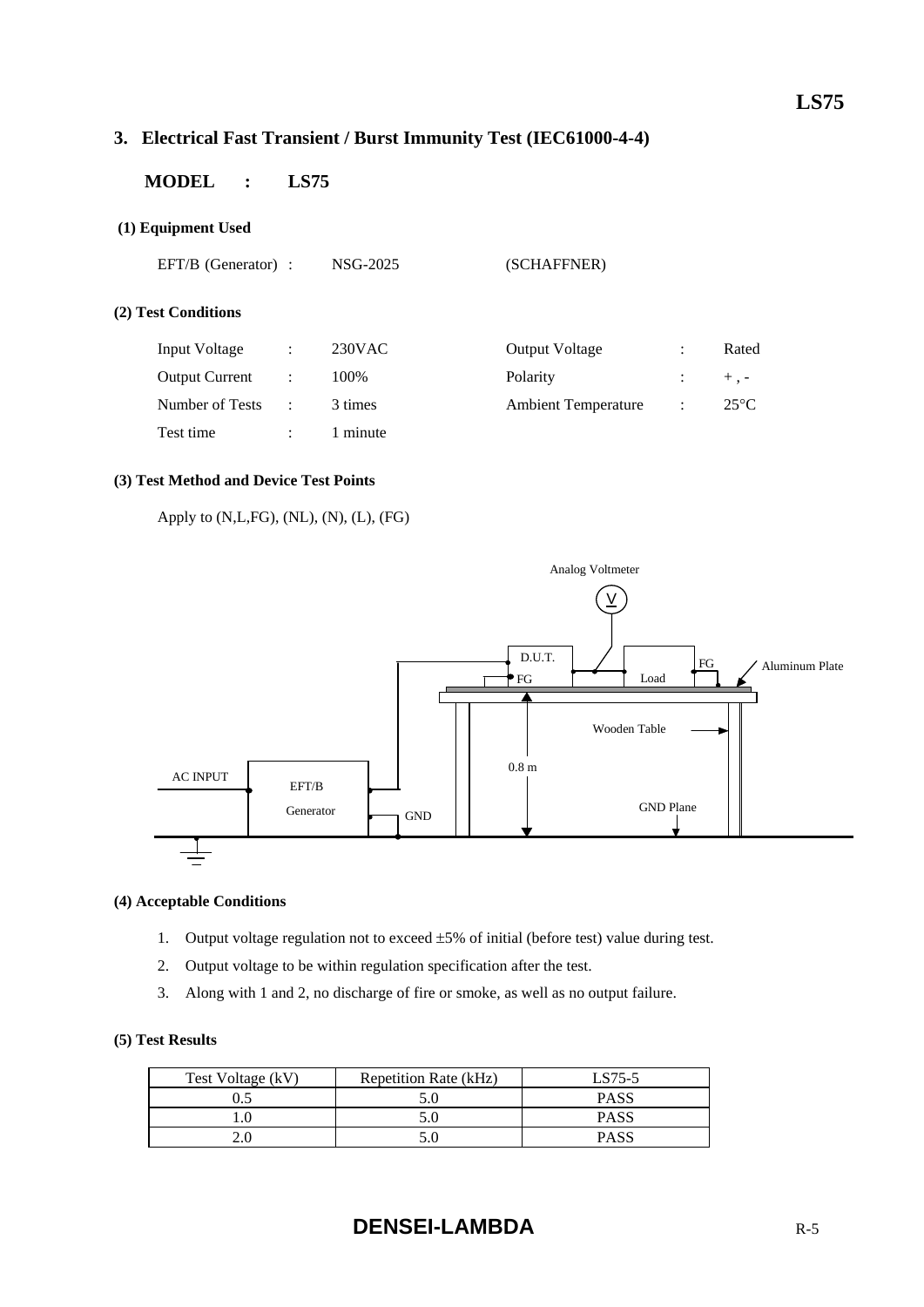# **4. Surge Immunity Test (IEC61000-4-5)**

# **MODEL : LS75**

#### **(1) Equipment Used**

| <b>Impulse Network</b><br>$\ddot{\phantom{a}}$ | <b>PNW2050</b>                         |     |                            |                      |        |                |                |
|------------------------------------------------|----------------------------------------|-----|----------------------------|----------------------|--------|----------------|----------------|
| <b>Pulse Coupling Network</b>                  | <b>CDN 133</b>                         |     |                            |                      |        |                |                |
| Coupling Impedance<br>$\mathcal{L}$            | Common                                 | 12W | Coupling Capacitance       | $\mathcal{L}$        |        | Common         | $9 \mu F$      |
|                                                | Normal                                 | 2w  |                            |                      | Normal |                | $18\mu F$      |
| (2) Test Conditions                            |                                        |     |                            |                      |        |                |                |
| Input Voltage                                  | 230VAC<br>÷.                           |     | <b>Output Voltage</b>      | $\ddot{\cdot}$       |        | Rated          |                |
| <b>Output Current</b>                          | 100\%<br>$\mathcal{L}$                 |     | Number of Tests            | $\ddot{\phantom{a}}$ |        | 3 times        |                |
| Polarity                                       | $\mathbb{Z}^{\mathbb{Z}}$<br>$+$ , $-$ |     | Mode                       | $\ddot{\cdot}$       |        |                | Common, Normal |
| Phase                                          | $0, 90$ deg<br>$\ddot{\phantom{a}}$    |     | <b>Ambient Temperature</b> | $\ddot{\cdot}$       |        | $25^{\circ}$ C |                |
|                                                |                                        |     |                            |                      |        |                |                |

#### **(3) Test Method and Device Test Points**

Apply to Common mode (N-FG, L-FG) and Normal mode (N-L).



#### **(4) Acceptable Conditions**

- 1. Output voltage regulation not to exceed ±5% of initial (before test) value during test.
- 2. Output voltage to be within regulation specification after the test.
- 3. Along with 1 and 2, no discharge of fire or smoke, as well as no output failure.

| Test Voltage (kV)<br>Common | $LS75-5$    | Test Voltage (kV)<br>Normal | $LS75-5$    |
|-----------------------------|-------------|-----------------------------|-------------|
|                             | <b>PASS</b> | 0.5                         | <b>PASS</b> |
|                             | <b>PASS</b> |                             | <b>PASS</b> |
|                             | <b>PASS</b> |                             | <b>PASS</b> |
|                             | <b>PASS</b> | -                           | -           |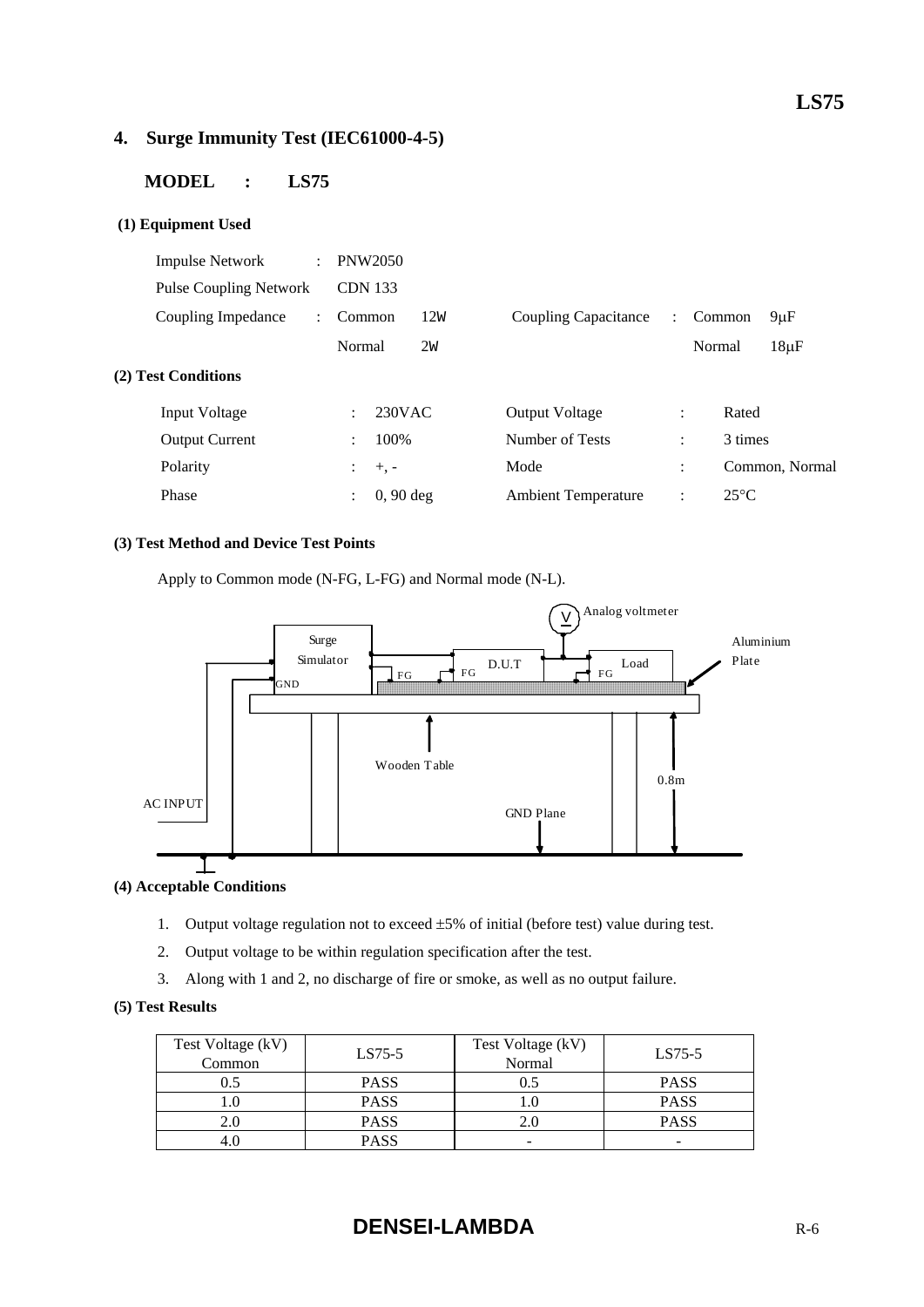# **5. Conducted Disturbances Induced by Radio-Frequency Field Immunity Test (IEC61000-4-6)**

Sweep Conditions : 1.0% Step Up, 2.8 Seconds Hold

# **MODEL : LS75**

#### **(1) Equipment Used**

| Schaffner HF Generator<br>$\ddot{\cdot}$<br>FCC Power Line Coupling Decoupling Network |   | NSG2070-1<br>FCC-801-M3-16A |                            |           |              |
|----------------------------------------------------------------------------------------|---|-----------------------------|----------------------------|-----------|--------------|
| (2) Test Conditions                                                                    |   |                             |                            |           |              |
| Input Voltage                                                                          | ٠ | $230$ VAC/50Hz              | <b>Output Voltage</b>      | $\bullet$ | Rated        |
| <b>Output Current</b>                                                                  | ٠ | 100%                        | Electromagnetic Frequency: |           | 150kHz~80MHz |
| <b>Ambient Temperature</b>                                                             | ٠ | $25^{\circ}$ C              |                            |           |              |
|                                                                                        |   |                             |                            |           |              |

#### **(3) Test Method**



#### **(4) Acceptable Conditions**

- 1. Output voltage regulation not to exceed  $\pm 5\%$  of initial (before test) value during test.
- 2. Output voltage to be within regulation specification after the test.
- 3. Along with 1 and 2, no discharge of fire or smoke, as well as no output failure.

| Test Voltage (V) | LS75-5      |  |
|------------------|-------------|--|
|                  | <b>PASS</b> |  |
|                  | <b>PASS</b> |  |
|                  | <b>PASS</b> |  |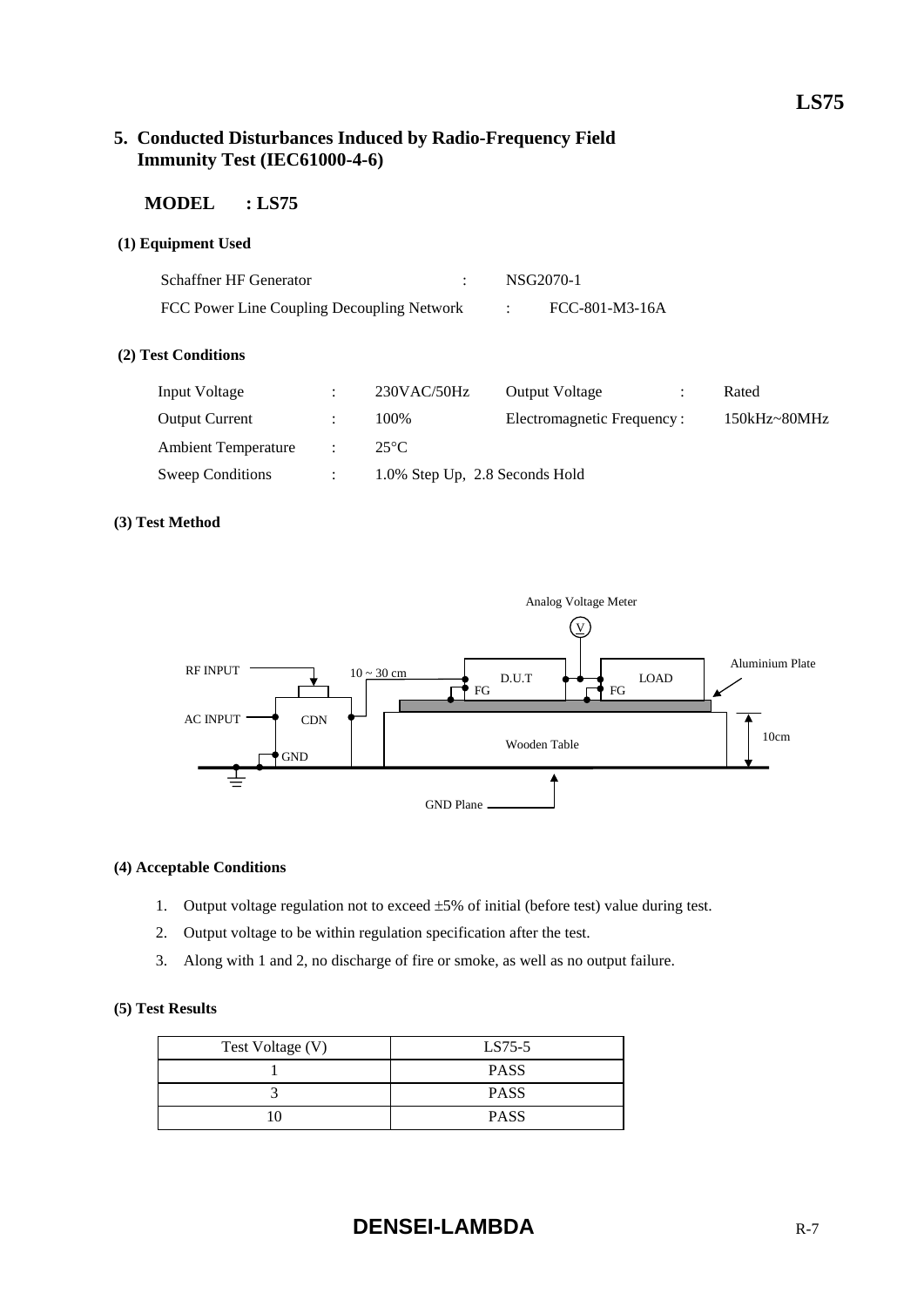# **6. Power Frequency Magnetic Field Immunity Test (IEC61000-4-8)**

## **MODEL : LS75**

#### **(1) Equipment Used**

| Schaffner Immunity Tester – BEST1  | <b>BEST EMC</b> |
|------------------------------------|-----------------|
| Schaffner Magnetic Field Generator | <b>INA 702</b>  |

#### **(2) Test Conditions**

| Input Voltage         | $\ddot{\phantom{a}}$ | $230$ VAC                                       | <b>Output Voltage</b>     |                | Rated         |
|-----------------------|----------------------|-------------------------------------------------|---------------------------|----------------|---------------|
| <b>Output Current</b> |                      | 100%                                            | <b>Magnetic Frequency</b> |                | 50 Hz         |
| <b>Test Time</b>      |                      | $> 10$ sec (Each direction) Ambient Temperature |                           | $\mathbb{R}^2$ | $25^{\circ}C$ |
| Direction             |                      | X, Y, Z                                         |                           |                |               |

#### **(3) Test Method and Device Test Point**



#### **(4) Acceptable Conditions**

- 1. Output voltage regulation not to exceed  $\pm$ 5% of initial (before test) value during test.
- 2. Output voltage to be within output voltage regulation specification after the test.
- 3. Along with 1 and 2, no discharge of fire or smoke, as well as no output failure.

| Magnetic Field Strength $(A/m)$ | LS75-5      |  |  |
|---------------------------------|-------------|--|--|
|                                 | <b>PASS</b> |  |  |
|                                 | <b>PASS</b> |  |  |
|                                 | <b>PASS</b> |  |  |
|                                 | <b>PASS</b> |  |  |